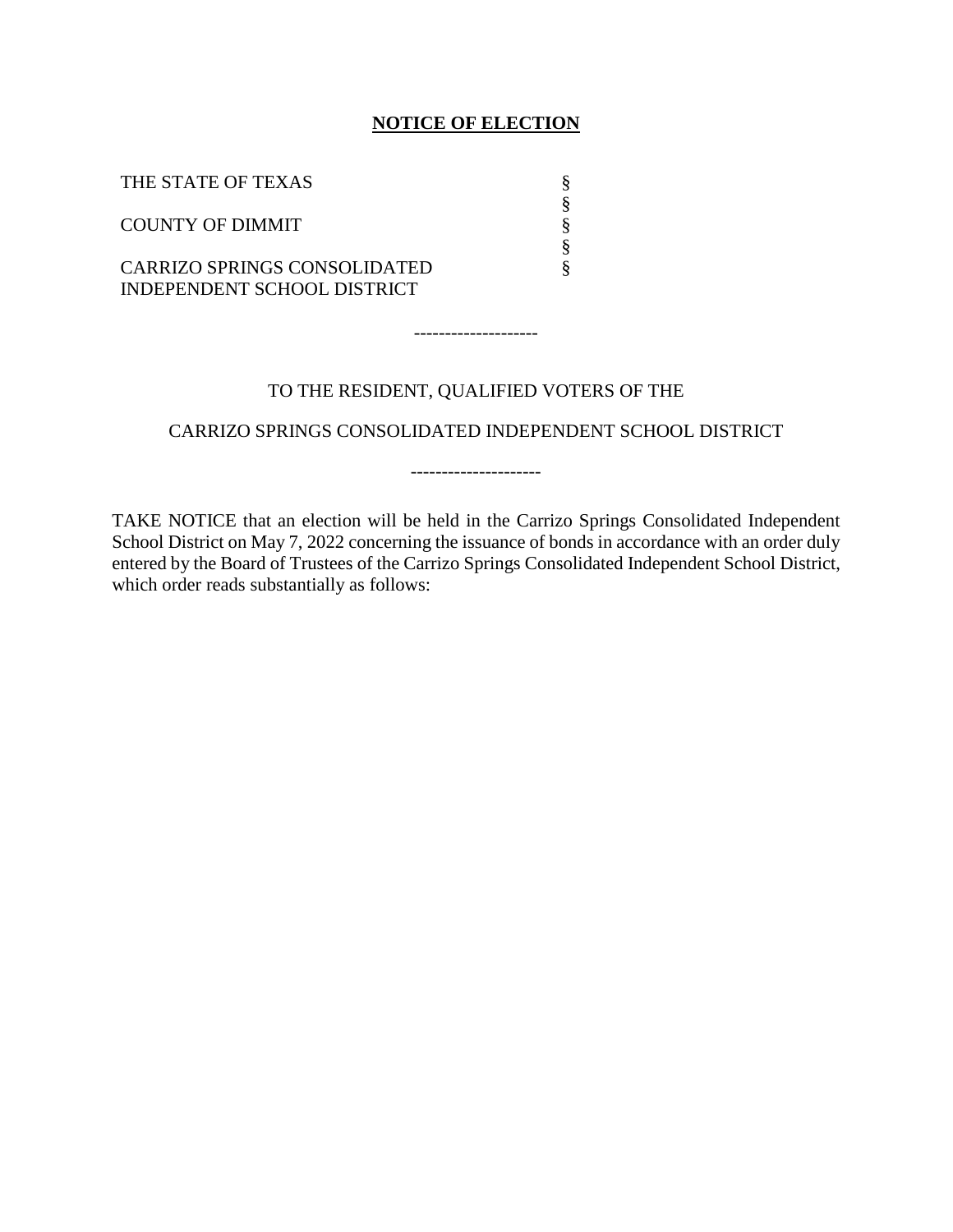## **AN ORDER CALLING A BOND ELECTION TO BE HELD BY THE CARRIZO SPRINGS CONSOLIDATED INDEPENDENT SCHOOL DISTRICT, MAKING PROVISION FOR THE CONDUCTION OF THE ELECTION, AND RESOLVING OTHER MATTERS INCIDENT AND RELATED TO SUCH ELECTION**

\* \* \* \* \* \* \* \* \* \* \* \* \* \* \* \* \* \* \* \* \* \*

WHEREAS, the Board of Trustees (the *Board*) of the CARRIZO SPRINGS CONSOLIDATED INDEPENDENT SCHOOL DISTRICT (the District), located in Dimmit County, Texas (the *County*), hereby finds and determines that an election should be held to determine whether the District shall be authorized to issue bonds of the District in the amount and for the purposes hereinafter identified (the *Election*); and

WHEREAS, the District will conduct the Election in accordance with the laws of the State of Texas (the *State*) and applicable federal laws; and

WHEREAS, the Board hereby finds and determines that the necessity to construct various capital improvements within the District necessitates that it is in the public interest to call and hold the Election at the earliest possible date to authorize the issuance of general obligation bonds for the purposes hereinafter identified; and

WHEREAS, the Board hereby finds and determines that all facilities to be acquired, constructed, renovated, improved or equipped pursuant to Proposition A herein will be used predominantly for required classroom instruction and/or essential administrative operations for faculty and staff of the District and administrative purposes and are not the type of facilities described in Section  $45.003(g)(1-6)$ ; and

WHEREAS, the District will enter into an election services contract with the County, by and through its Elections Administrator (the *Administrator*) in accordance with the provisions of Subchapter D of Chapter 31, as amended, Texas Election Code, or other applicable law, pursuant to which the County will assist with certain aspects of the Election on the District's behalf (being, particularly, the rental by the County to the District of electronic voting machines and provision of certain polling locations); and

WHEREAS, the Election may be held jointly with other political subdivisions (such other political subdivisions, collectively, the Participants), as provided pursuant to the provisions of an election services agreement and/or a joint election or similar agreement between or among (as applicable) the District and any Participants, entered into in accordance with the provisions of Section 271.002, as amended, Texas Election Code; and

WHEREAS, the Board hereby finds and determines that the actions hereinbefore described are in the best interests of the residents of the District; now, therefore,

BE IT ORDERED BY THE BOARD OF TRUSTEES OF THE CARRIZO SPRINGS CONSOLIDATED INDEPENDENT SCHOOL DISTRICT THAT: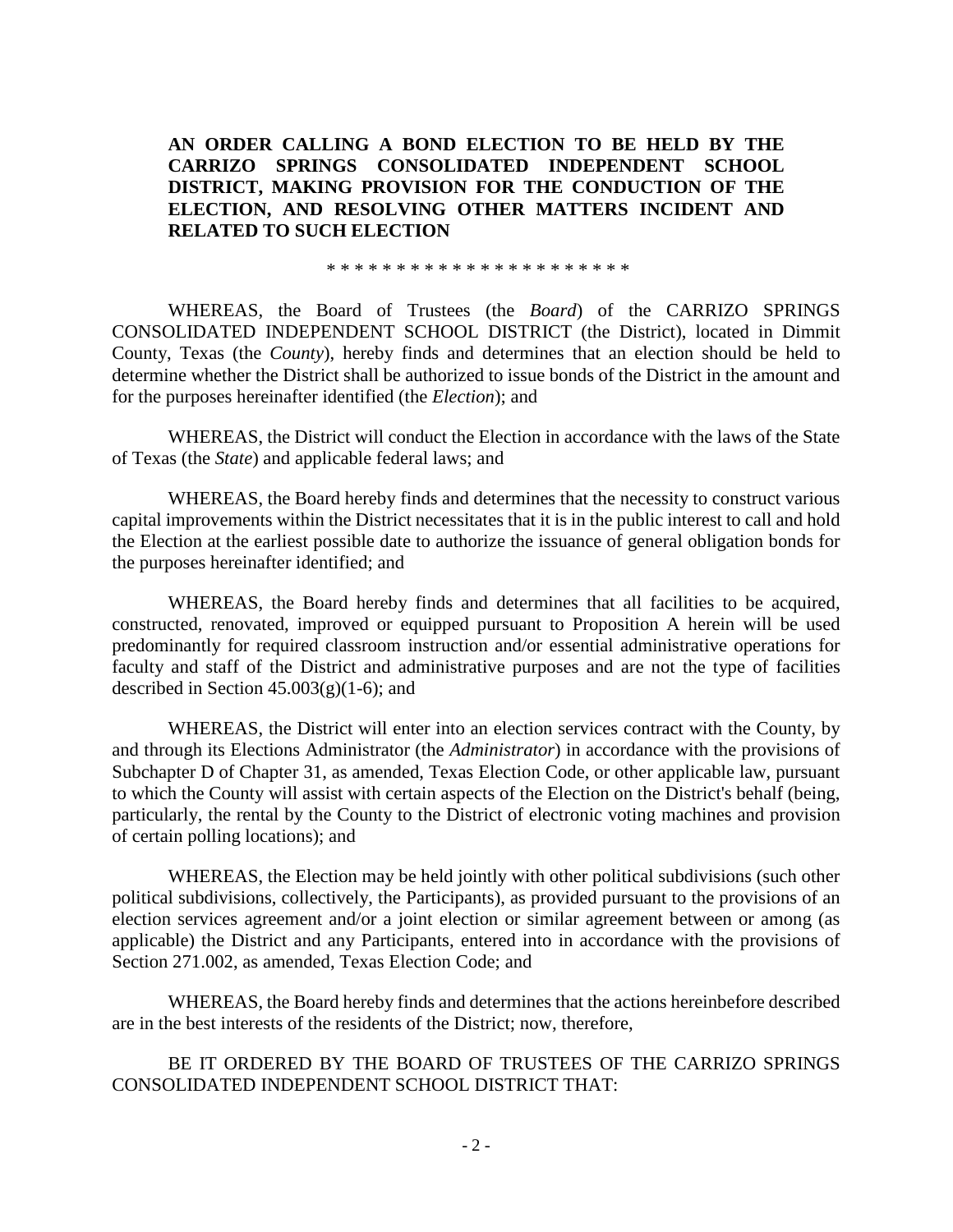SECTION 1: The Election shall be held in the CARRIZO SPRINGS CONSOLIDATED INDEPENDENT SCHOOL DISTRICT on the 7th day of May, 2022 (*Election Day*), which is a uniform election date under the Texas Election Code, as amended, and is 78 or more days from the date of the adoption of this order (the *Order*), for the purpose of submitting the following measure to the qualified voters of the District:

#### MEASURE A

"Shall the Board of Trustees of the Carrizo Springs Consolidated Independent School District be authorized to issue and sell bonds of the District in the principal amount not to exceed \$85,000,000 for the purposes of designing, constructing, renovating, improving, upgrading, updating, acquiring, and equipping school facilities (and any necessary or related removal of existing facilities), the purchase of the necessary sites for school facilities and the purchase of new school buses, such bonds to mature serially or otherwise (not more than 40 years from their date) in accordance with law; any issue or series of such bonds to bear interest per annum at such rate or rates (fixed, floating, variable, or otherwise) as may be determined within the discretion of the Board of Trustees, provided that such rate or rates of interest shall not exceed the maximum rate per annum authorized by law at the time of the issuance of any issue or series of such bonds; and shall the Board of Trustees of the District be authorized to levy and pledge, and cause to be assessed and collected, annual ad valorem taxes on all taxable property in the District sufficient, without limit as to rate or amount, to pay the principal of and interest on the bonds and the cost of any credit agreements executed in connection with the bonds?"

#### MEASURE B

"Shall the Board of Trustees of the Carrizo Springs Consolidated Independent School District be authorized to issue and sell bonds of the District in the principal amount not to exceed \$27,500,000 for the purposes of designing, constructing, renovating, improving, upgrading, updating, acquiring, and equipping school facilities for athletics (to include any necessary or related removal of existing facilities with respect to any of the foregoing), such bonds to mature serially or otherwise (not more than 40 years from their date) in accordance with law; any issue or series of such bonds to bear interest per annum at such rate or rates (fixed, floating, variable, or otherwise) as may be determined within the discretion of the Board of Trustees, provided that such rate or rates of interest shall not exceed the maximum rate per annum authorized by law at the time of the issuance of any issue or series of such bonds; and shall the Board of Trustees of the District be authorized to levy and pledge, and cause to be assessed and collected, annual ad valorem taxes on all taxable property in the District sufficient, without limit as to rate or amount, to pay the principal of and interest on the bonds and the cost of any credit agreements executed in connection with the bonds?"

SECTION 2: One or more school election precincts are hereby established for the purpose of holding the Election, and one or more polling places are hereby designated for holding the Election in the school election precincts as identified in Exhibit A to this Order (which is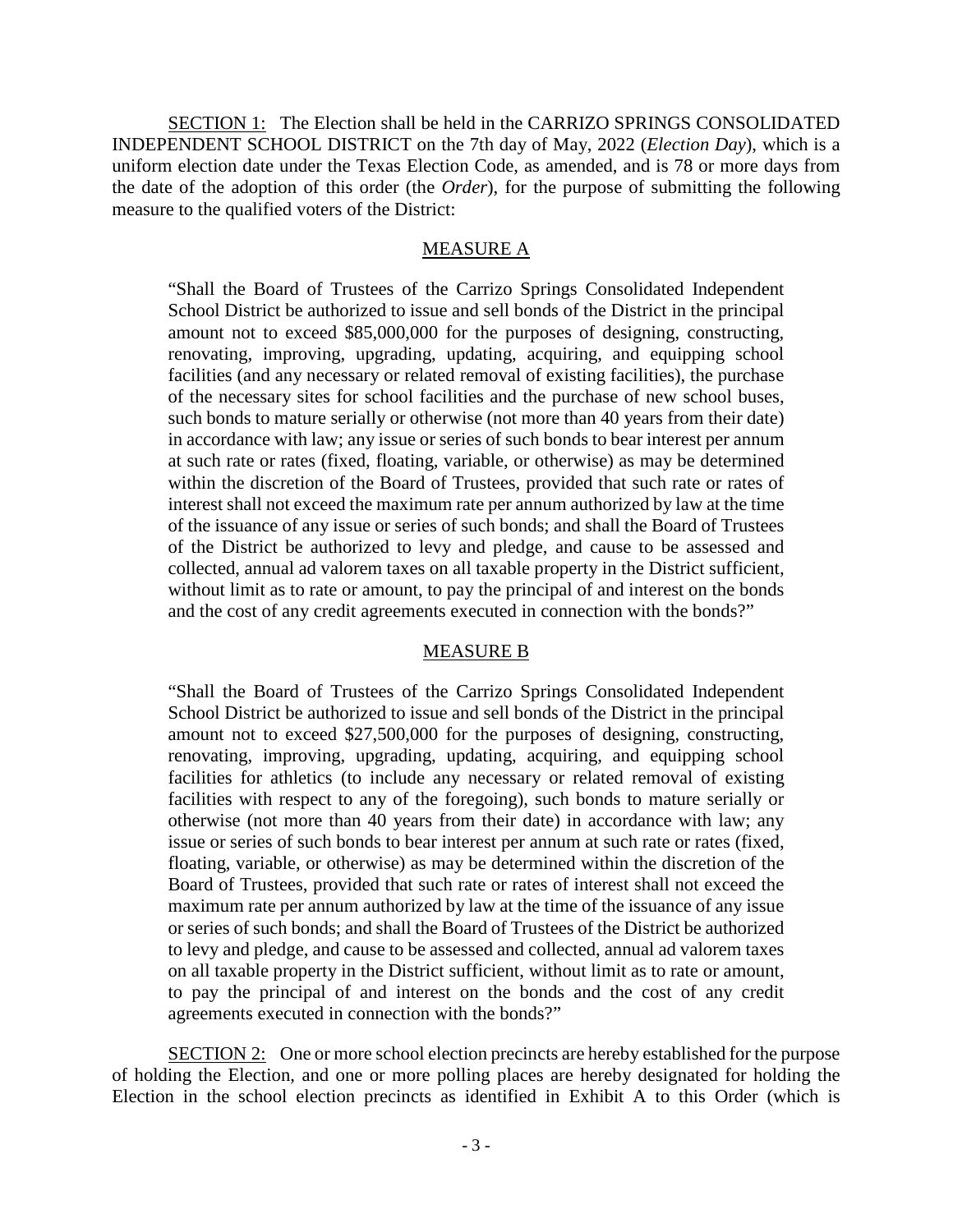incorporated herein by reference for all purposes). At least 79 days prior to the scheduled Election Day, or as soon thereafter as is reasonably practicable, the President, Board of Trustees, the Administrator, or the respective designees thereof, will appoint the Presiding Judge, Alternate Presiding Judges, Election Clerks, and all other election officials for the Election, together with any other necessary changes to election practices and procedures and can correct, modify, or change the Exhibits to this Order based upon the final locations and times agreed upon by the District, the Administrator, and the Participants, if any and as applicable, to the extent permitted by applicable law.

A. The Presiding Judge shall appoint not less than two resident qualified voters of the District to act as clerks in order to properly conduct the Election. To the extent required by the Texas Election Code, as amended, or other applicable law, the appointment of these clerks must include a person fluent in the Spanish language to serve as a clerk to render oral aid in the Spanish language to any voter desiring such aid at the polls on Election Day. If the Presiding Judge appointed actually serves, the Alternate Presiding Judge shall serve as one of the clerks. In the absence of the Presiding Judge, the Alternate Presiding Judge shall perform the duties of the Presiding Judge of the election precinct.

B. On Election Day, the polls shall be open as designated on Exhibit A.

C. The main early voting location is designated in Exhibit B to this Order (which is incorporated herein by reference for all purposes). The individual named as the Early Voting Clerk as designated in Exhibit B is hereby appointed as the Early Voting Clerk to conduct such early voting in the Election. The Early Voting Clerk shall appoint the Deputy Early Voting Clerks. This office or place shall remain open to permit early voting on the days and at the times as stated in Exhibit B. Early voting shall commence as provided on Exhibit B and continue through the date set forth on Exhibit B, all as provided by the provisions of the Texas Election Code, as amended.

Additionally, permanent and/or temporary branch offices for early voting by personal appearance may be established and maintained in accordance with the Texas Election Code. In the event such permanent and/or temporary branch locations are established, information regarding the locations, dates, and hours of operation for early voting at these offices shall be determined by the Administrator, as identified in Exhibit B hereto.

An Early Voting Ballot Board is hereby established for the purpose of processing early voting results. The individual designated in Exhibit B as the Presiding Judge of the Early Voting Ballot Board is hereby appointed the Presiding Judge of the Early Voting Ballot Board. The Presiding Judge shall appoint not less than two resident qualified voters of the District to serve as members of the Early Voting Ballot Board.

SECTION 3: Electronic voting machines may be used in holding and conducting the Election on Election Day; provided, however, in the event the use of such electronic voting machines is not practicable, the Election may be conducted on Election Day by the use of paper ballots (except as otherwise provided in this section). Electronic voting machines or paper ballots may be used for early voting by personal appearance (except as otherwise provided in this section). Pursuant to Section 61.012, as amended, Texas Election Code, the District shall provide at least one accessible voting system in each polling place used in the Election. Such voting system shall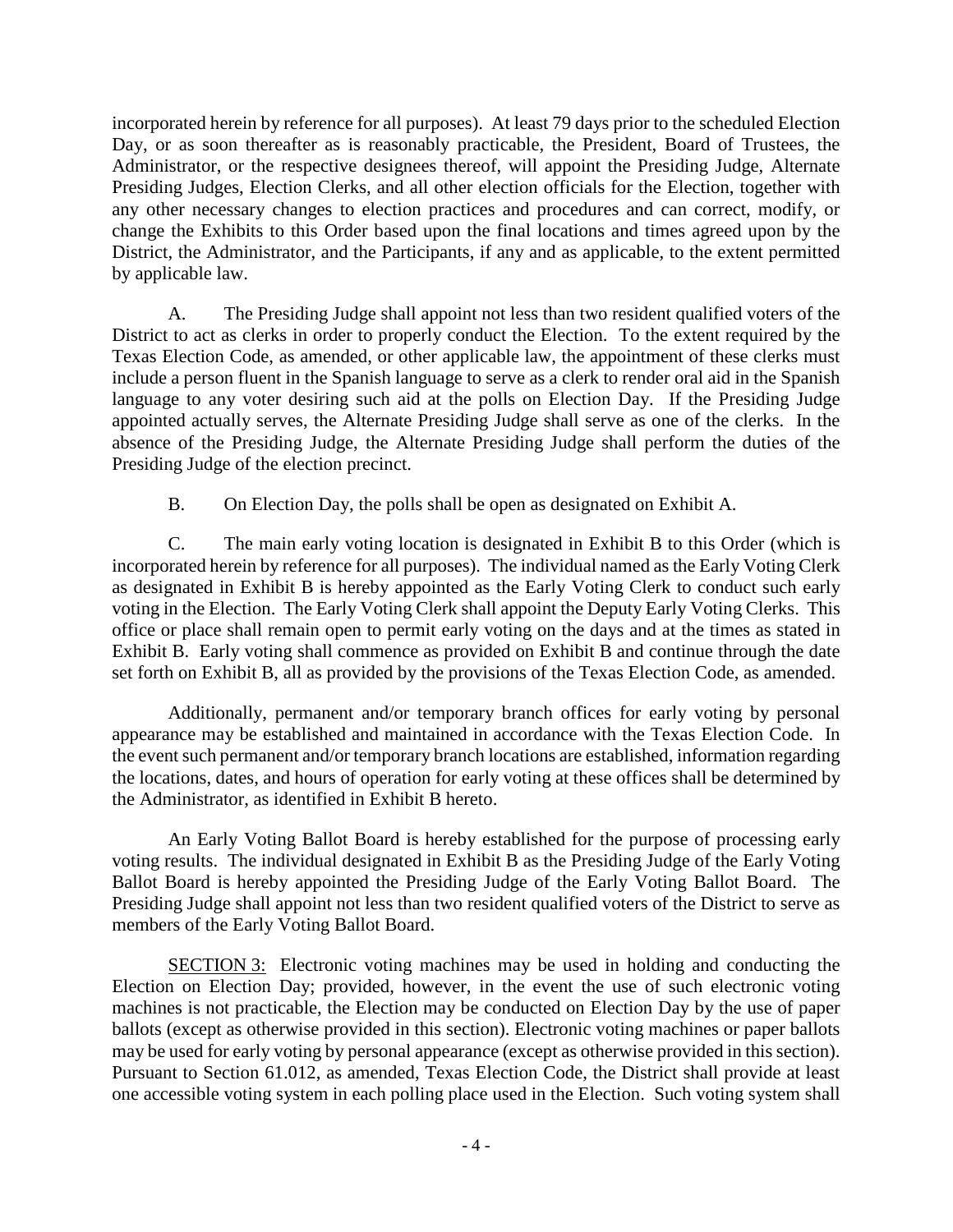comply with Texas and federal laws establishing the requirement for voting systems that permit voters with physical disabilities to cast a secret ballot. Any legally permissible voting method may be used for early voting and Election Day voting by personal appearance. Certain early voting may be conducted by mail.

SECTION 4: The District shall also utilize a Central Counting Station (the *Station*) as provided by Section 127.001, et seq., as amended, Texas Election Code. The Administrator, or the designee thereof, is hereby appointed as the Manager of the Station, who will establish a written plan for the orderly operation of the Station in accordance with the provisions of the Texas Election Code. The Board hereby authorizes the Administrator, or the designee thereof, to appoint the Presiding Judge of the Station, the Tabulation Supervisor, and the Programmer for the Station and may appoint Station clerks as needed or desirable. The Administrator will publish (or cause to be published) notice and conduct testing on the automatic tabulation equipment relating to the Station and conduct instruction for the officials and clerks for the Station in accordance with the provisions of the Texas Election Code.

SECTION 5: The official ballot shall be prepared in accordance with the provisions of the Texas Election Code, as amended, so as to permit voters to vote "FOR" or "AGAINST" the aforesaid measure which shall appear on the ballot substantially as follows:

## PROPOSITION A

"THE ISSUANCE OF NOT TO EXCEED \$85,000,000 OF CARRIZO SPRINGS CONSOLIDATED INDEPENDENT SCHOOL DISTRICT SCHOOL BUILDING BONDS FOR THE PURPOSES OF DESIGNING, CONSTRUCTING, RENOVATING, IMPROVING, UPGRADING, UPDATING, ACQUIRING, AND EQUIPPING SCHOOL FACILITIES, THE PURCHASE OF THE NECESSARY SITES FOR SCHOOL FACILITIES, AND THE PURCHASE OF NEW SCHOOL BUSES, AND THE LEVYING OF A TAX IN PAYMENT THEREOF. THIS IS A PROPERTY TAX INCREASE."

## PROPOSITION B

"THE ISSUANCE OF NOT TO EXCEED \$27,500,000 OF CARRIZO SPRINGS CONSOLIDATED INDEPENDENT SCHOOL DISTRICT SCHOOL BUILDING BONDS FOR THE PURPOSES OF DESIGNING, CONSTRUCTING, RENOVATING, IMPROVING, UPGRADING, UPDATING, ACQUIRING, AND EQUIPPING ATHLETIC FACILITIES, AND THE LEVYING OF A TAX IN PAYMENT THEREOF. THIS IS A PROPERTY TAX INCREASE."

SECTION 6: All resident, qualified voters of the District shall be permitted to vote at the Election, and on Election Day, such voters shall vote at the designated polling place. The Election shall be held and conducted in accordance with the provisions of the Texas Election Code, as amended, except as modified by the provisions of the Texas Education Code, as amended, and as may be required by law. To the extent required by law, all election materials and proceedings relating to the Election shall be printed in both English and Spanish.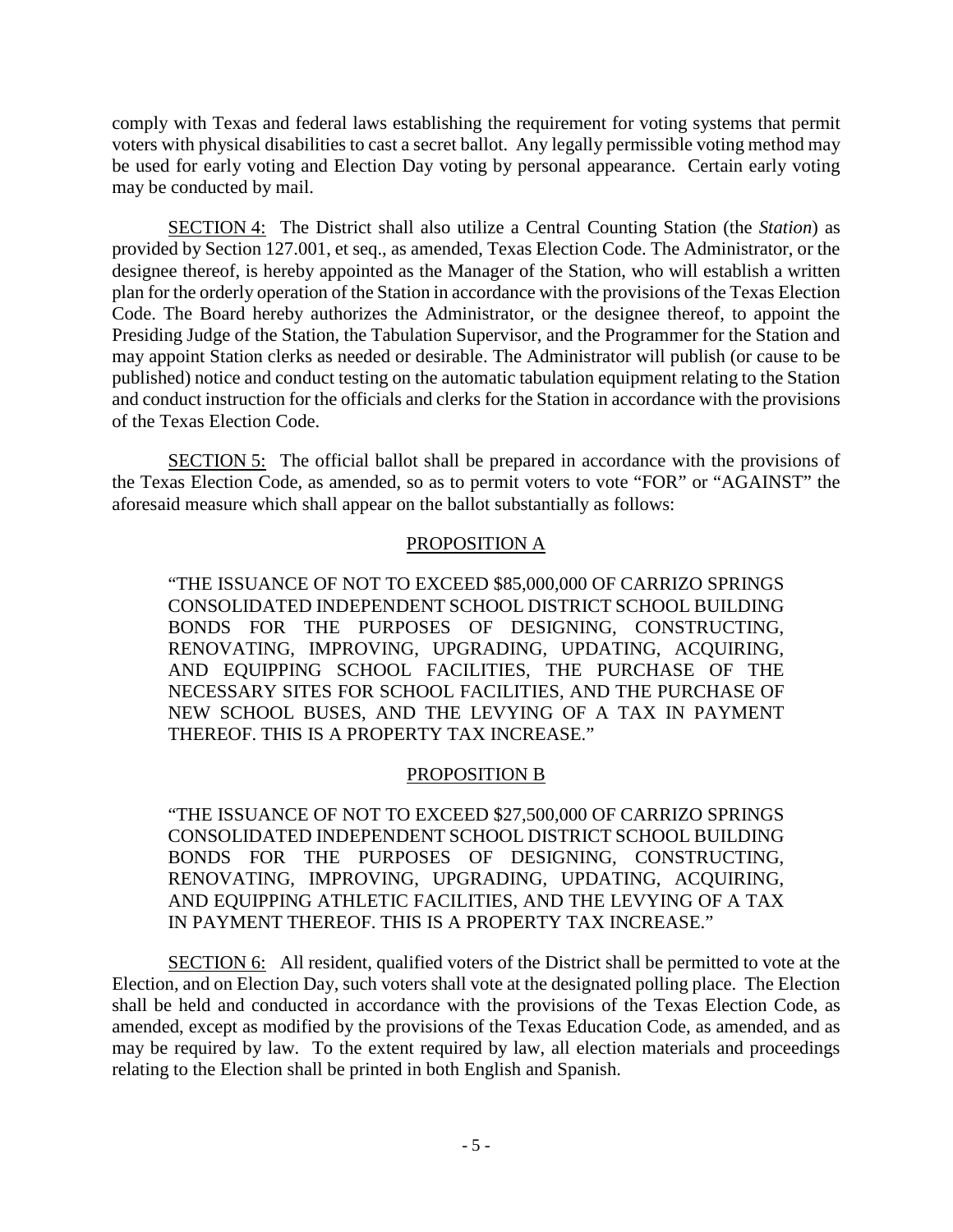SECTION 7: Notice of election, including a Spanish translation thereof, shall be published at least one time in a newspaper of general circulation in the District, with such publication occurring not more than 30 days and not less than 10 days before Election Day. Moreover, a substantial copy of this Order and the voter information attached as Exhibit C, including a Spanish translation thereof, shall be posted (i) on the bulletin board used for posting notices of Board meetings not less than 21 days prior to Election Day, (ii) in three additional public places within the District's boundaries not later than 21 days prior to Election Day, (iii) in a prominent location at each polling place on Election Day and during early voting, and (iv) in a prominent location on the District's internet website not less than 21 days prior to Election Day. A sample ballot shall be posted on the District's internet website not less than 21 days prior to Election Day.

SECTION 8: As of the effective date of this Order, the District's aggregate principal amount of outstanding of tax-supported debt was \$37,180,000 and the aggregate amount of outstanding interest on such tax-supported debt was \$13,218,593. The District's total ad valorem tax rate for the current fiscal year was \$1.0252, which is comprised of a maintenance and operations tax rate component of \$0.9734 per \$100 of taxable assessed valuation and a debt service tax rate of \$0.0518 per \$100 of assessed valuation. The District's taxable assessed valuation for calendar year 2021, as of the date that the current tax rate was established, was \$5,921,473,408.

SECTION 9: The District may determine to issue the bonds authorized by the Propositions in one or more series of bonds over a period of years in a manner and in accordance with a schedule to be determined by the Board based upon a number of factors, including, but not limited to, the then current needs of the District, demographic changes, prevailing market conditions, assessed valuations of property in the District and management of the District's short-term and long-term interest rate exposure. Market conditions, demographics and assessed valuations of property vary based upon a number of factors beyond the District's control, and therefore, the District cannot and does not guarantee a particular interest rate or tax rate associated with the bonds authorized by the Propositions. As such, the information contained in this paragraph is provided solely for illustrative purposes and does not establish any limitations or restrictions or create a contract with the voters. The District estimates that, based on the District's current taxable assessed valuation, current market conditions and estimated future growth in the District's taxable assessed valuation, if all of the bonds authorized by the Propositions were issued in accordance with the District's current project finance plan, the maximum interest rate on the bonds is not expected to exceed 4.50%.

SECTION 10: The Board authorizes the President, Board of Trustees, the Superintendent of Schools, or the respective designee of either of such parties, to negotiate and enter into one or more joint election agreements, election services contracts, and/or similar contracts or agreements with the if District desired or if required to comply with applicable law, as permitted and in accordance with the provisions of the Texas Election Code, as amended. In addition, the Board authorizes the President, Board of Trustees, the Superintendent of Schools, or the respective designee of either of such parties to make such technical modifications to this Order that are necessary for compliance with applicable Texas or federal law or to carry out the intent of the Board, as evidenced herein.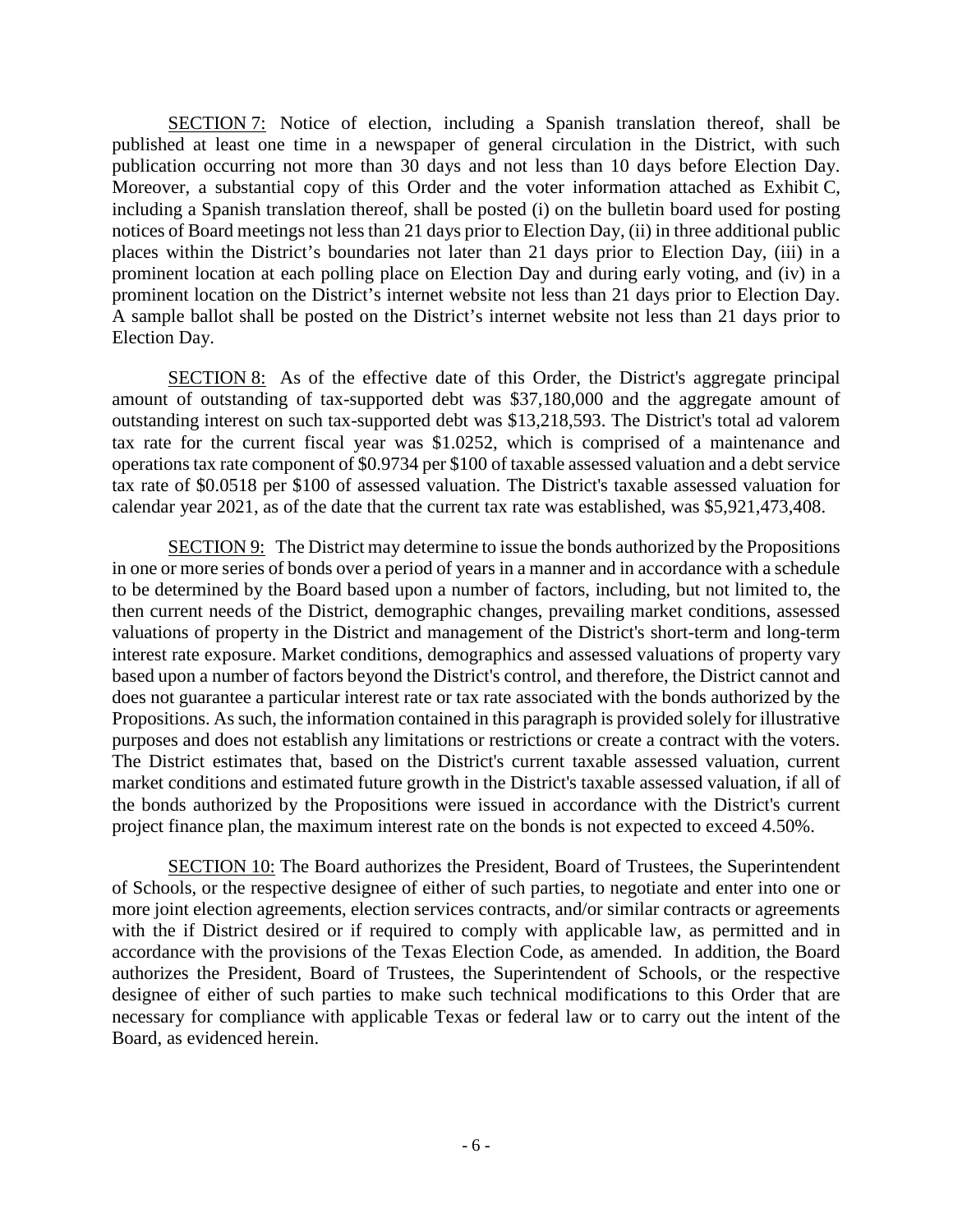SECTION 11: The recitals contained in the preamble hereof are hereby found to be true, and such recitals are hereby made a part of this Order for all purposes and are adopted as a part of the judgment and findings of the Board.

SECTION 12: All orders and resolutions, or parts thereof, which are in conflict or inconsistent with any provision of this Order are hereby repealed to the extent of such conflict, and the provisions of this Order shall be and remain controlling as to the matters ordered herein.

SECTION 13: This Order shall be construed and enforced in accordance with the laws of the State of Texas and the United States of America.

SECTION 14: It is officially found, determined, and declared that the meeting at which this Order is adopted was open to the public and public notice of the time, place, and subject matter of the public business to be considered at such meeting, including this Order, was given, all as required by Chapter 551, as amended, Texas Government Code.

SECTION 15: If any provision of this Order or the application thereof to any person or circumstance shall be held to be invalid, the remainder of this Order and the application of such provision to other persons and circumstances shall nevertheless be valid, and the Board hereby declares that this Order would have been enacted without such invalid provision.

SECTION 16: The Board hereby confirms Tijerina Galvan Lawrence LLC, as the financial advisor to the District (the "Financial Advisor"). Further, the Board hereby engages bond counsel to the District ("Bond Counsel"), and authorizes the President, Board of Trustees, the Superintendent of Schools, or the respective designee of either of such parties, to take all actions necessary to execute any necessary professional services contracts with Bond Counsel.

SECTION 17: This Order shall be in force and effect from and after its final passage, and it is so ordered.

\* \* \*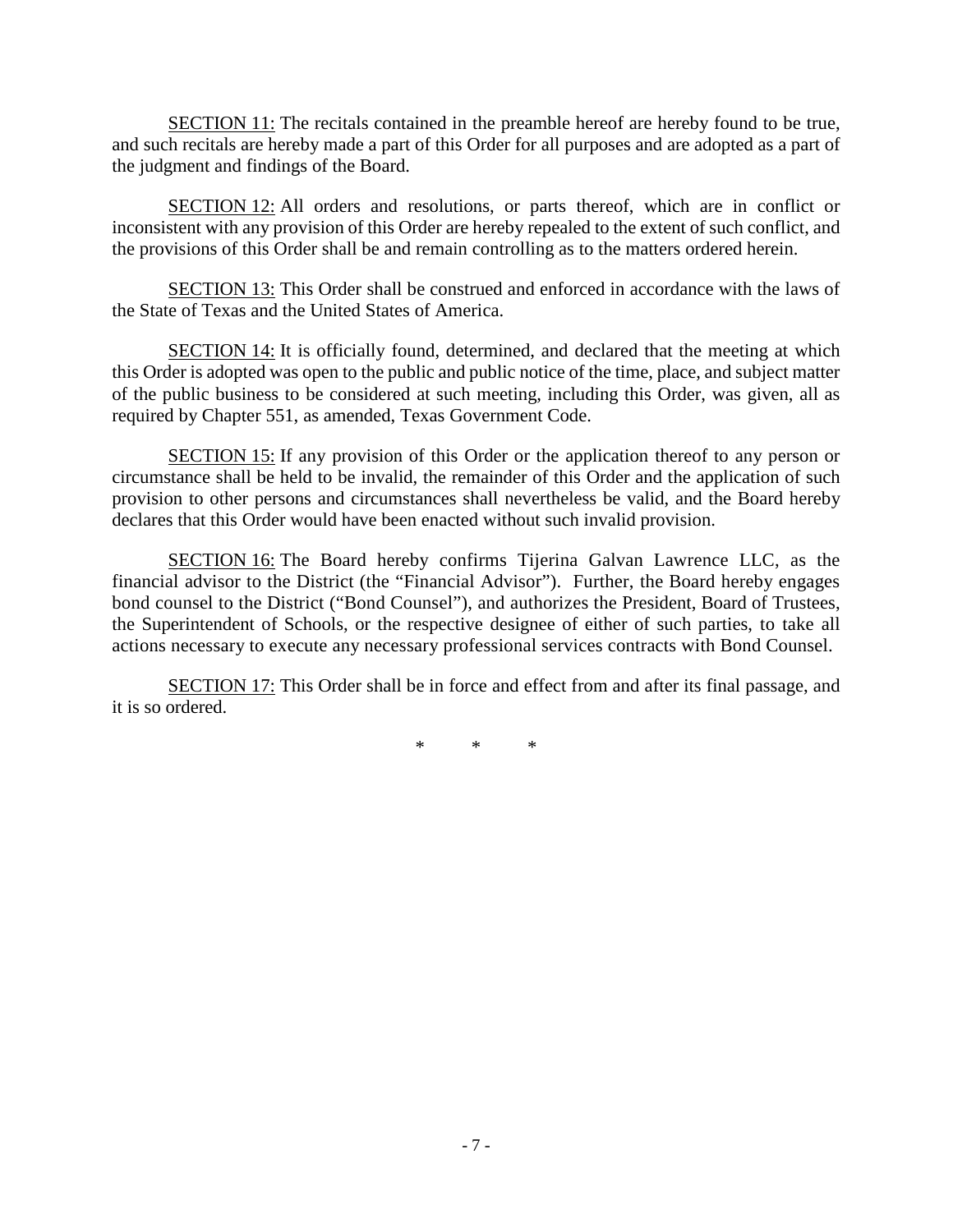PASSED AND APPROVED, this the 15<sup>th</sup> day of February, 2022.

# CARRIZO SPRINGS CONSOLIDATED INDEPENDENT SCHOOL DISTRICT

Carrizo Springs Consolidated Independent School District President, Board of Trustees

ATTEST:

Carrizo Springs Consolidated Independent School District Secretary, Board of Trustees

(DISTRICT SEAL)

[Signature Page to Carrizo Springs Consolidated Independent School District Bond Election Order]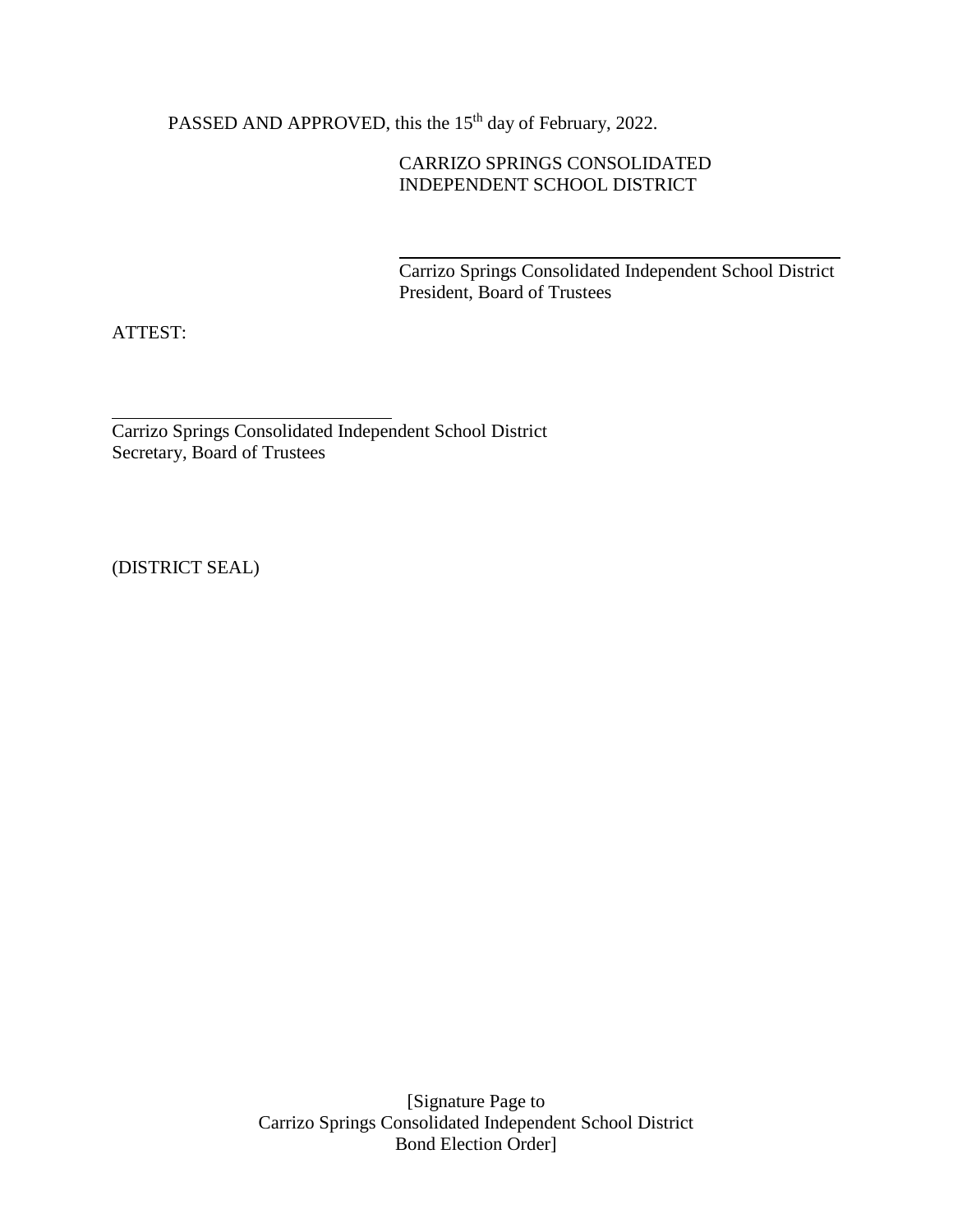## **Exhibit A**

## **ELECTION DAY PRECINCT AND POLLING INFORMATION**

District's website: https://www.cscisd.net County's website: https://www.dimmitcounty.org or https://www.dimmitcounty.org/government/departments/elections/

Election Day: Saturday, May 7, 2022 Election Day Polling Locations open from 7 a.m. to 7 p.m. Presiding Judge(s) and Alternate(s): to be appointed by the Administrator

### **ELECTION DAY**

### **Precincts Polling Place**

- Precinct 1 Dimmit County Courthouse "Annex", 212 N. 4th St., Carrizo Springs, Texas 78834
- Precinct 2 Carrizo Springs C.I.S.D. Board Room, 805 West Nopal, Carrizo Springs, Texas 78834
- Precinct 3 Justice of The Peace Pct. 3 Office, 1302 Grand Ave & Hwy. 85 N, Big Wells, Texas 78830
- Precinct 4 St. Henry's Parish Hall, 19894 S. Hwy. 83, South Catarina, Texas 78836
- Precinct 5 Asherton City Hall, 1001 West Carter, Asherton, Texas 78827
- Precinct 6 Fire Station, 1602 N. 1st Street, Carrizo Springs, Texas, 78834
- Precinct 7 Dimmit County Courthouse South, 303 South 5th St., Carrizo Springs, Texas 78834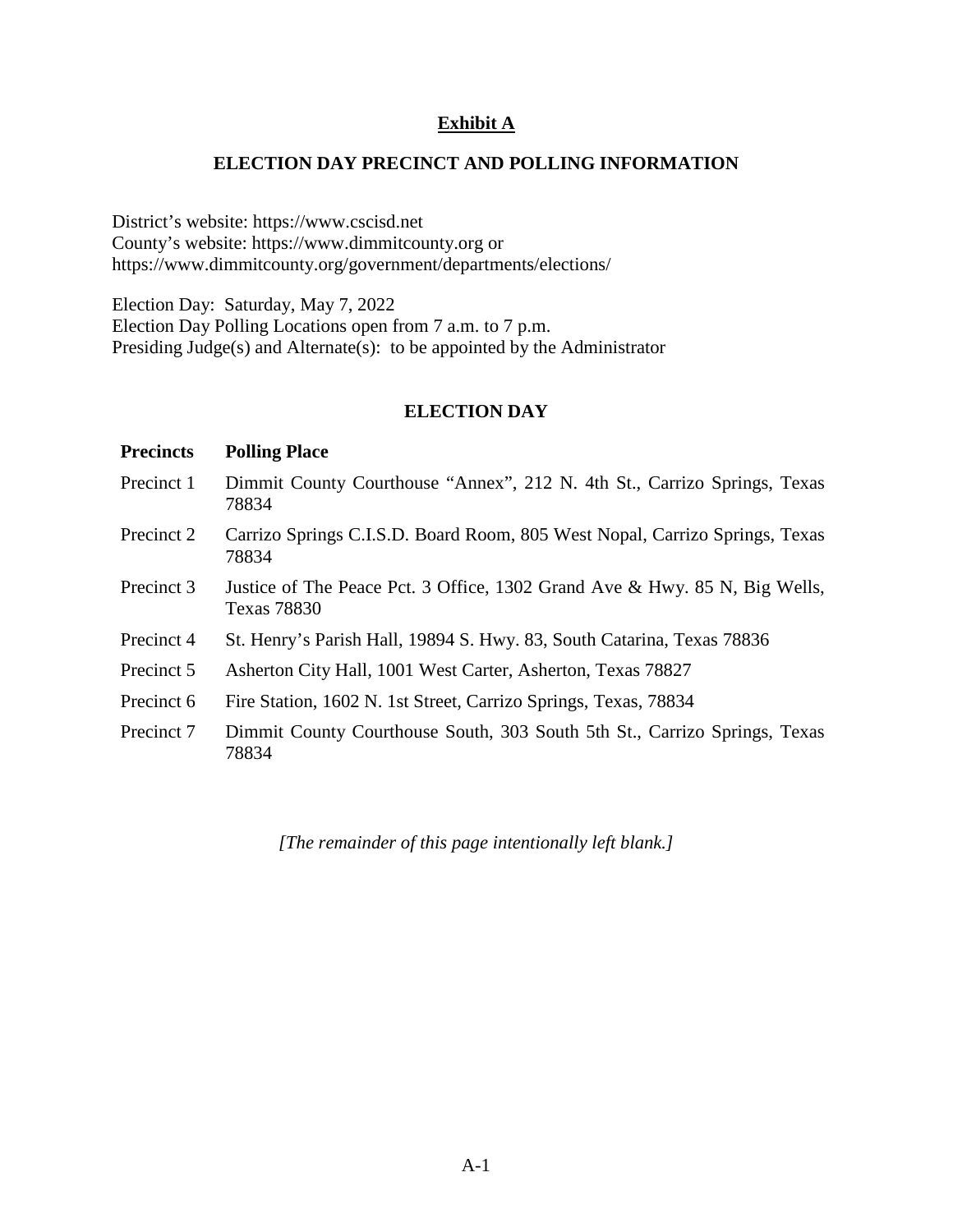# **Exhibit B**

## **EARLY VOTING**

District's website: https://www.cscisd.net County's website: https://www.dimmitcounty.org or https://www.dimmitcounty.org/government/departments/elections/

Early voting begins Monday, April 25, 2022 and ends on Tuesday, May 3, 2022.

Early Voting Clerk: Mario Z. Garcia, Dimmit County Elections Administrator, 103 N. 5th Street, Carrizo Springs, Texas 78834

Presiding Judge of the Early Voting Ballot Board: to be determined by the Administrator.

Voters entitled to vote an early ballot by personal appearance may do so at any Early Voting site.

### **Early Voting Polling Place, Dates, and Times**

Dimmit County Courthouse "Annex", 212 N. 4th St., Carrizo Springs, Texas 78834

| Monday, April 25, 2022 through Friday, April 29, 2022 | $8:00$ a.m. $-5:00$ p.m. |
|-------------------------------------------------------|--------------------------|
| Saturday, April 30, 2022                              | 9:00 a.m. $-$ 5:00 p.m.  |
| Monday, May 2, 2022 through Tuesday, May 3, 2022      | $8:00$ a.m. $-5:00$ p.m. |

### **Early Voting By Mail**

Applications for voting by mail should be received no later than the close of business (5:00 pm) on Tuesday, April 26, 2022. Applications should be sent to:

> Mario Z. Garcia Dimmit County Courthouse "Annex" 103 N. 5th St., Carrizo Springs, Texas 78834

> > phone: 830-876-2323, ext. 5

### fax: 830-947-6110

### email: mzgarcia69@yahoo.com

If an application for ballot by mail is faxed or emailed (or if a federal postcard application is faxed), the applicant must also mail the original application so that the early voting clerk receives the original no later than four days after receiving the emailed or faxed copy.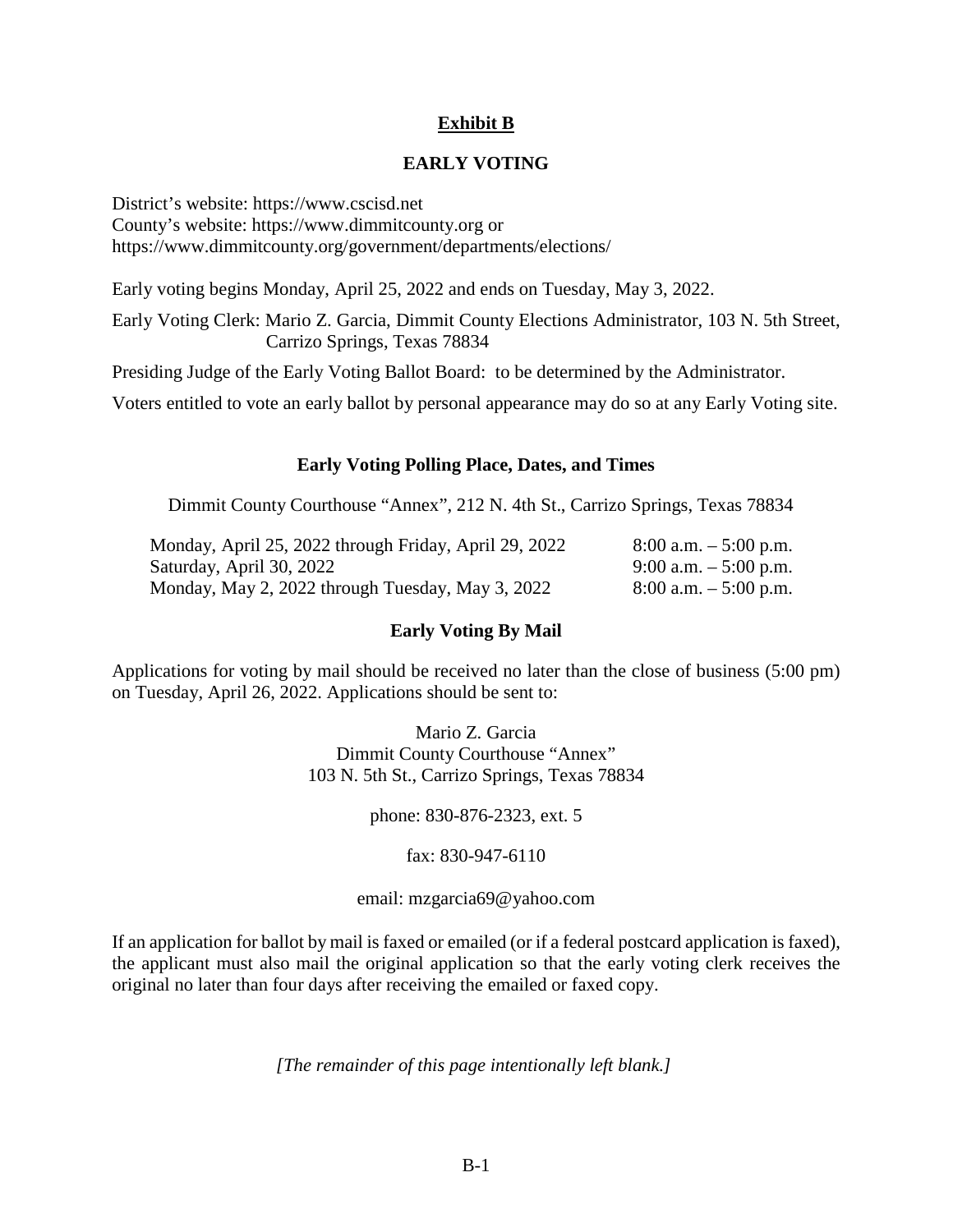# **Exhibit C**

### **VOTER INFORMATION DOCUMENT**

Carrizo Springs Consolidated Independent School District Proposition A:

 $\overline{\Box}$  FOR □ AGAINST "THE ISSUANCE OF NOT TO EXCEED \$85,000,000 OF CARRIZO SPRINGS CONSOLIDATED INDEPENDENT SCHOOL DISTRICT SCHOOL BUILDING BONDS FOR THE PURPOSES OF DESIGNING, CONSTRUCTING, RENOVATING, IMPROVING, UPGRADING, UPDATING, ACQUIRING, AND EQUIPPING SCHOOL FACILITIES, THE PURCHASE OF THE NECESSARY SITES FOR SCHOOL FACILITIES, AND THE PURCHASE OF NEW SCHOOL BUSES, AND THE LEVYING OF A TAX IN PAYMENT THEREOF. THIS IS A PROPERTY TAX INCREASE."

| principal of debt obligations to be authorized                                                                                                                                                                                                                                                                                                                                    | \$85,000,000  |
|-----------------------------------------------------------------------------------------------------------------------------------------------------------------------------------------------------------------------------------------------------------------------------------------------------------------------------------------------------------------------------------|---------------|
| estimated interest for the debt obligations to be authorized presuming<br>an interest rate of 3.116%                                                                                                                                                                                                                                                                              | \$30,924,525  |
| estimated combined principal and interest required to pay on time and<br>in full the debt obligations to be authorized amortized over 20 years                                                                                                                                                                                                                                    | \$115,924,525 |
| as of the date the election was ordered, principal of all outstanding debt<br>obligations                                                                                                                                                                                                                                                                                         | \$37,180,000  |
| as of the date the election was ordered, the estimated interest on all<br>outstanding debt obligations                                                                                                                                                                                                                                                                            | \$13,218,593  |
| estimated maximum annual increase in the amount of taxes on a<br>residence homestead with an appraised value of \$100,000 to repay the<br>debt obligations to be authorized, if approved                                                                                                                                                                                          | \$54.42       |
| This figure assumes the amortization of the District's debt obligations,<br>including outstanding debt obligations and the proposed debt<br>obligation; changes in estimated future appraised values within the<br>District; changes in estimated future appraised values within the<br>political subdivision; and the assumed interest rate on the proposed<br>debt obligations. |               |
| It is also anticipated that taxpayers with frozen rolls (such as those over<br>age 65 who have filed the appropriate exemption) will not see any<br>impact to their taxes unless they make substantial improvements to<br>their homes or change homesteads.                                                                                                                       |               |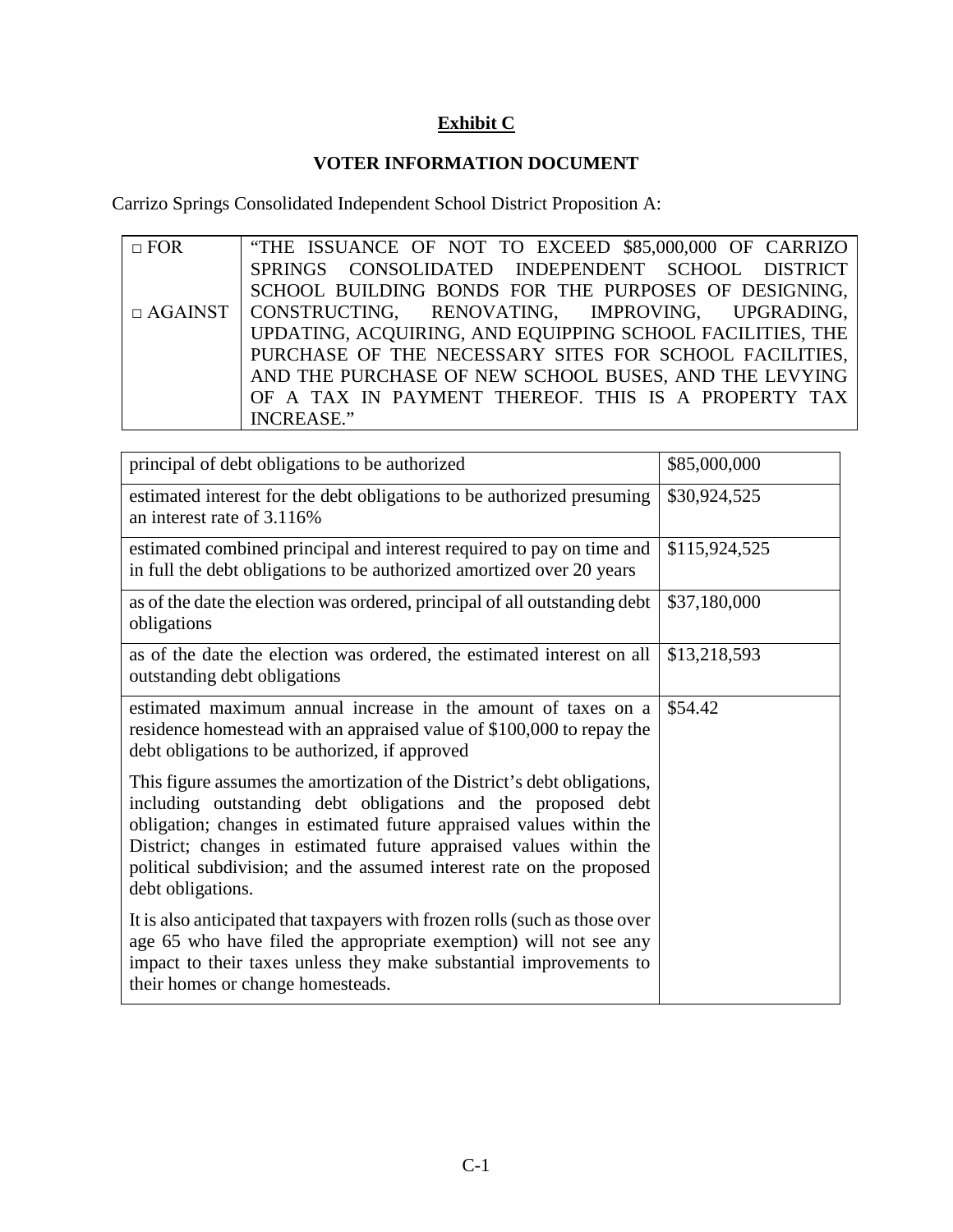## **Major Assumptions for Statement 7 Above:**

(1) Assumed amortization of the District's debt obligations, including outstanding debt obligations and the proposed debt obligations: 20 years

(2) Assumed changes in estimated future appraised values within the District: 0% increase for FYE 2023 and thereafter

(3) Assumed tax collection percentage: 98%

(4) Assumed a [single bond] issue that will occur prior to September 30, 2022.

(5) Assumed interest rate on the proposed debt obligations: 3.116%

(6) Assumes some potential use of Interest and Sinking Fund balance.

(7) Assumes the availability of the Permanent School Fund Guarantee for each series of the proposed debt obligations.

(8) Assumes no material change in the prevailing market and economic conditions at the times of issuance of the proposed debt obligations.

(9) Assumes the proposed debt obligations are paid on time and in full.

The estimates contained in this voter information document are (i) based on certain assumptions (including assumptions concerning prevailing market and economic conditions at the time(s) of issuance of the bonds) and derived from projections obtained from the District's financial advisor, (ii) subject to change to the extent that actual facts, circumstances and conditions prevailing at the time that the bonds are issued differ from such assumptions and projections, (iii) provided solely in satisfaction of the requirements of Section 1251.052, Texas Government Code, and for no other purpose, without any assurance that such projections will be realized, and (iv) not intended to and do not give rise to a contract with voters or limit the authority of the District to issue bonds in accordance with the Propositions submitted by the District's Election Order.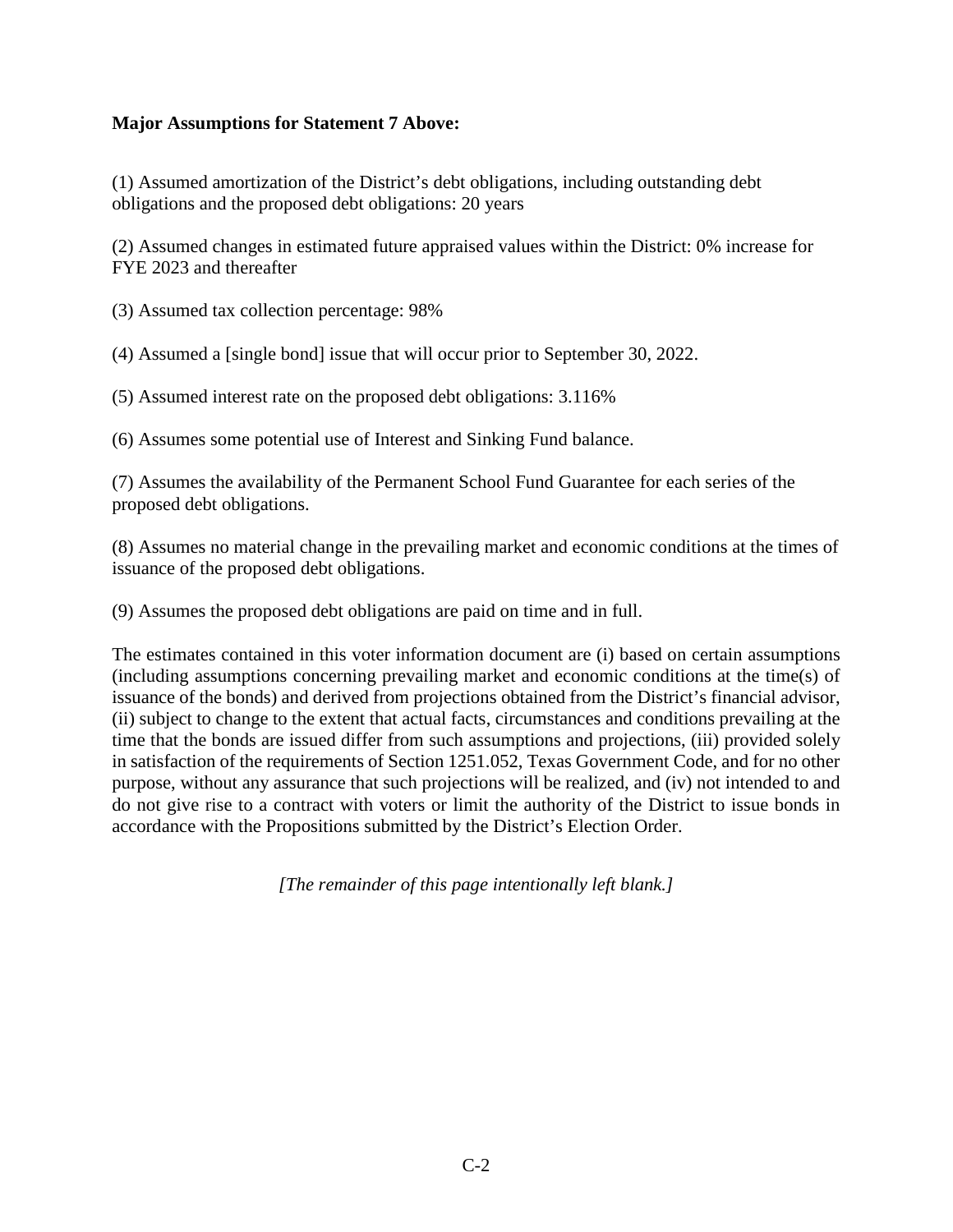Carrizo Springs Consolidated Independent School District Proposition B:

| $\Box$ FOR | THE ISSUANCE OF NOT TO EXCEED \$27,500,000 OF CARRIZO            |
|------------|------------------------------------------------------------------|
|            | SPRINGS CONSOLIDATED INDEPENDENT SCHOOL DISTRICT                 |
|            | SCHOOL BUILDING BONDS FOR THE PURPOSES OF DESIGNING,             |
|            | $\Box$ AGAINST   CONSTRUCTING, RENOVATING, IMPROVING, UPGRADING, |
|            | UPDATING, ACQUIRING, AND EQUIPPING ATHLETIC FACILITIES,          |
|            | AND THE LEVYING OF A TAX IN PAYMENT THEREOF. THIS IS A           |
|            | PROPERTY TAX INCREASE."                                          |

| principal of debt obligations to be authorized                                                                                                                                                                                                                                                                                                                                    | \$27,500,000 |
|-----------------------------------------------------------------------------------------------------------------------------------------------------------------------------------------------------------------------------------------------------------------------------------------------------------------------------------------------------------------------------------|--------------|
| estimated interest for the debt obligations to be authorized presuming<br>an interest rate of 3.116%                                                                                                                                                                                                                                                                              | \$9,907,444  |
| estimated combined principal and interest required to pay on time and<br>in full the debt obligations to be authorized amortized over 20 years                                                                                                                                                                                                                                    | \$37,407,444 |
| as of the date the election was ordered, principal of all outstanding debt<br>obligations                                                                                                                                                                                                                                                                                         | \$37,180,000 |
| as of the date the election was ordered, the estimated interest on all<br>outstanding debt obligations                                                                                                                                                                                                                                                                            | \$13,218,593 |
| estimated maximum annual increase in the amount of taxes on a<br>residence homestead with an appraised value of \$100,000 to repay the<br>debt obligations to be authorized, if approved                                                                                                                                                                                          | \$17.25      |
| This figure assumes the amortization of the District's debt obligations,<br>including outstanding debt obligations and the proposed debt<br>obligation; changes in estimated future appraised values within the<br>District; changes in estimated future appraised values within the<br>political subdivision; and the assumed interest rate on the proposed<br>debt obligations. |              |
| It is also anticipated that taxpayers with frozen rolls (such as those over<br>age 65 who have filed the appropriate exemption) will not see any<br>impact to their taxes unless they make substantial improvements to<br>their homes or change homesteads.                                                                                                                       |              |